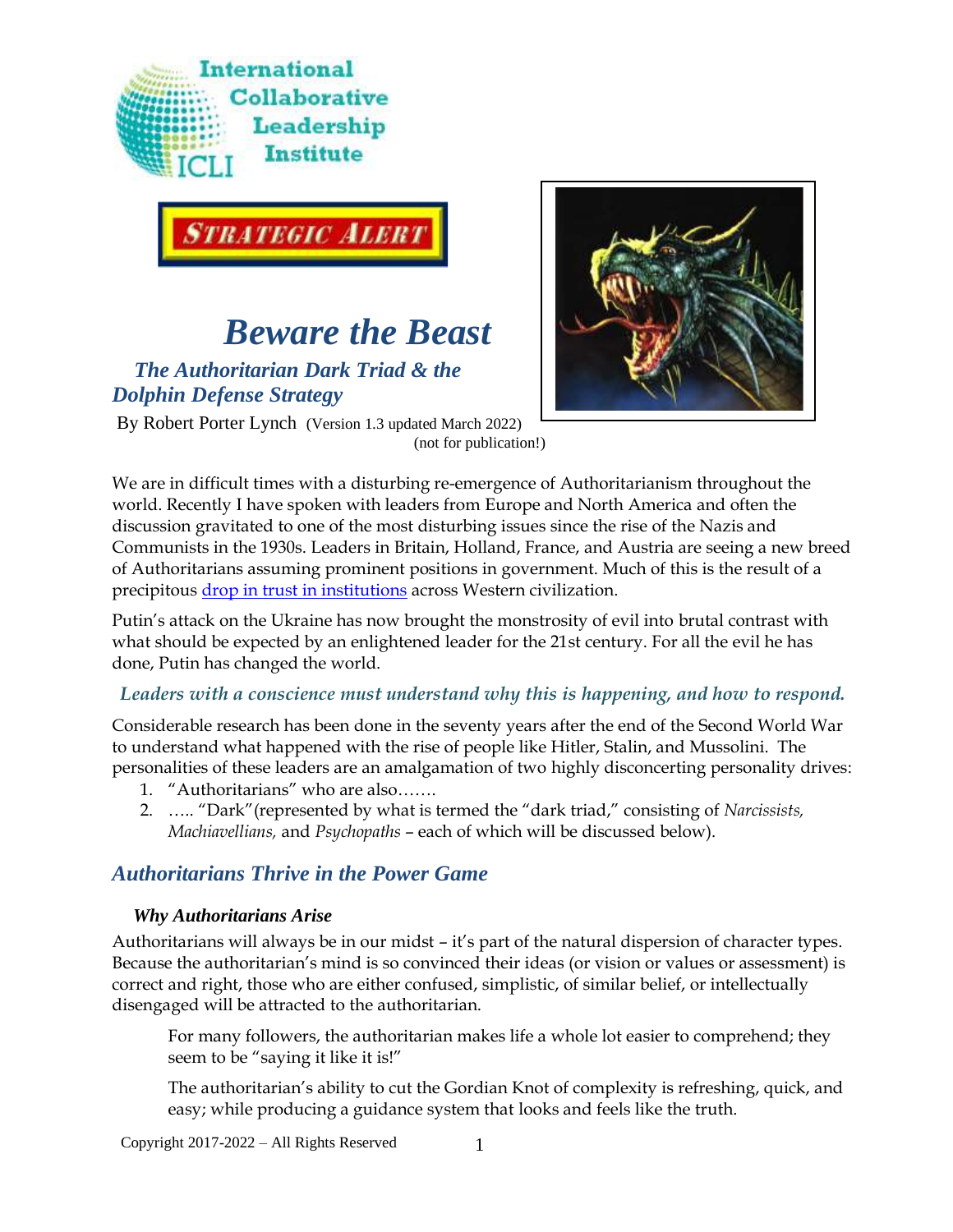

Thus, following the authoritarian is actually easier, because complexity is reduced. The brain's pattern recognition and prediction systems can move from confusion and ambiguity to clarity.

Many like living in an authoritarian world – as long as the leader is fair, just, and ethical. Many societies have thrived in benevolent dictatorship/kingdoms model, where decisions made by the highest authority are done not in the name of selfish power, but for some version of the greater good.<sup>1</sup> When the authoritarian is ethical, they are revered by many in their realm. This is typically called an "autocracy."

#### **The problem is that having an autocracy opens the avenue for their successor to be an authoritarian dictator.**

In fact, autocracies, because they focus on power first and justice comes later, actually attract dark leaders who see the power centralized in the elites, and gravitate toward this centerpiece of public attention for their personal aggrandizement.

What is most disconcerting is that the authoritarian dictator can be evil, ruthless, and reckless. The worst of the authoritarians lack any modicum of ethics and conscience – oppression prevails, eventually resulting in civil and international wars, as well as revolutions. History is filled with these leaders, all the way back to ancient times.

The Bible highlights leaders who are greedy, unjust, draconian, and unwilling to listen to good advice. Rome produced some of the worst dictators; we all know the bloodcurdling names of Caligula and Nero.

Hitler, Mussolini, Khadafi, Saddam Hussein, and a host of others littered the 20<sup>th</sup> century landscape.

#### *The Nature of the Authoritarian*

The Authoritarian Personality should be thought of as a "heads & tails" description

• *Authoritarian Leaders*

and

• *Authoritarian Followers*

Each requires the other to thrive.

Authoritarian Leaders:

- 1. Thrive in Positions of Power & Authority, often demanding Obedience
- 2. Seek control, status, and are only comfortable when acting in a superior mode
- 3. Have difficulty dealing with ambiguity, uncertainty, and nuances; thus they adhere to black and white, simplistic interpretations, staying clear of shades of grey. Many are highly moralistic, seeing the world in terms of right (their way) and wrong (other people's way).
- 4. People who need guidance and simple solutions (not intellectually curious) gravitate toward the Authoritarian for their promise of security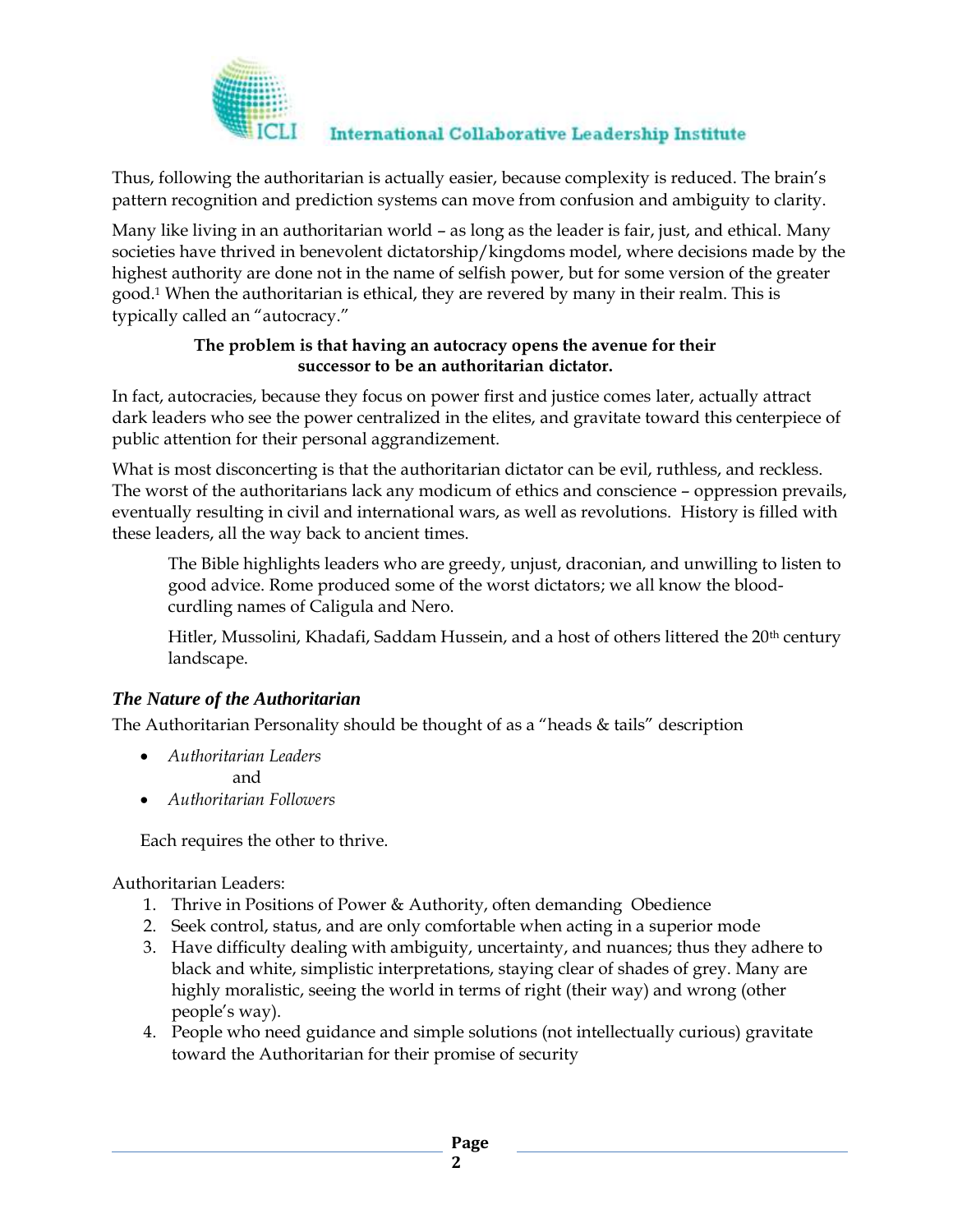

- 5. Many Authoritarians have deep seated fears, and thus prey upon fears of others, often in the form of bullying intruders and promising safety and security to followers. By capitalizing on fear and distrust, they position themselves as "saviors" and "protectors."
- 6. Attract and thrive where Authoritarian Followers are plentiful.<sup>2</sup>

In and of themselves, authoritarians are not inherently dangerous -- as long as the authoritarian is ethical. While they do pose challenges to a group, their overly simplistic approaches can sometimes be heartening; and when they are too simplistic, more adept leaders are usually picked to replace them in a democratic, open society, especially when their flawed personality gets in the way of progress.\*

The real danger is when the authoritarian is also "dark" – without an ethical conscience to temper their inflated ego.

# *Ultimate Caution – Beware the Dark Triad: Humans without Conscience*

Three basic personality disorders, when "merged" inside one person are known as the *Dark Triad*:

- *1. Psychopaths – self-centered egomaniacs who act only in their self interest*
	- Lack the chemical oxytocin in the brain, which prevents them from understanding morality, thus can never develop deep relationship, nor have compassion, thus cannot operate with mercy or morality.
	- This is known as having "no conscience," which means killing carries no empathy or guilt.
	- Ruthless intent is often couched in charisma, charm, story-telling, and superficial endearment.
	- The only "morality" the Psychopath embraces is: *Might Makes Right*.

*When Putin risked the well-being of all Russian and Ukrainian citizens, both soldiers and civilians, he revealed his Psychopathic side – willing to engage in cold-blooded mass killings to achieve his evil intentions. Putin has no conscience, no soul, no moral center. People are just pawns on his chessboard. The lives of Ukrainian people or Russian soldiers are just numbers, and no more. Sacrifice of lives is the cost of winning at all costs.*

<sup>\*</sup> The foremost expert on Authoritarians and their Followers is Professor Bob Altemeyer, now retired from the University of Manitoba. His book is downloadable on the internet. For ease of reading, I have excerpted th[e key](http://www.iclinstitute.com/The_Authoritarians_--_Short_Synopsis.pdf)  [points of Authoritarians](http://www.iclinstitute.com/The_Authoritarians_--_Short_Synopsis.pdf) into a quick seven-page synopsis.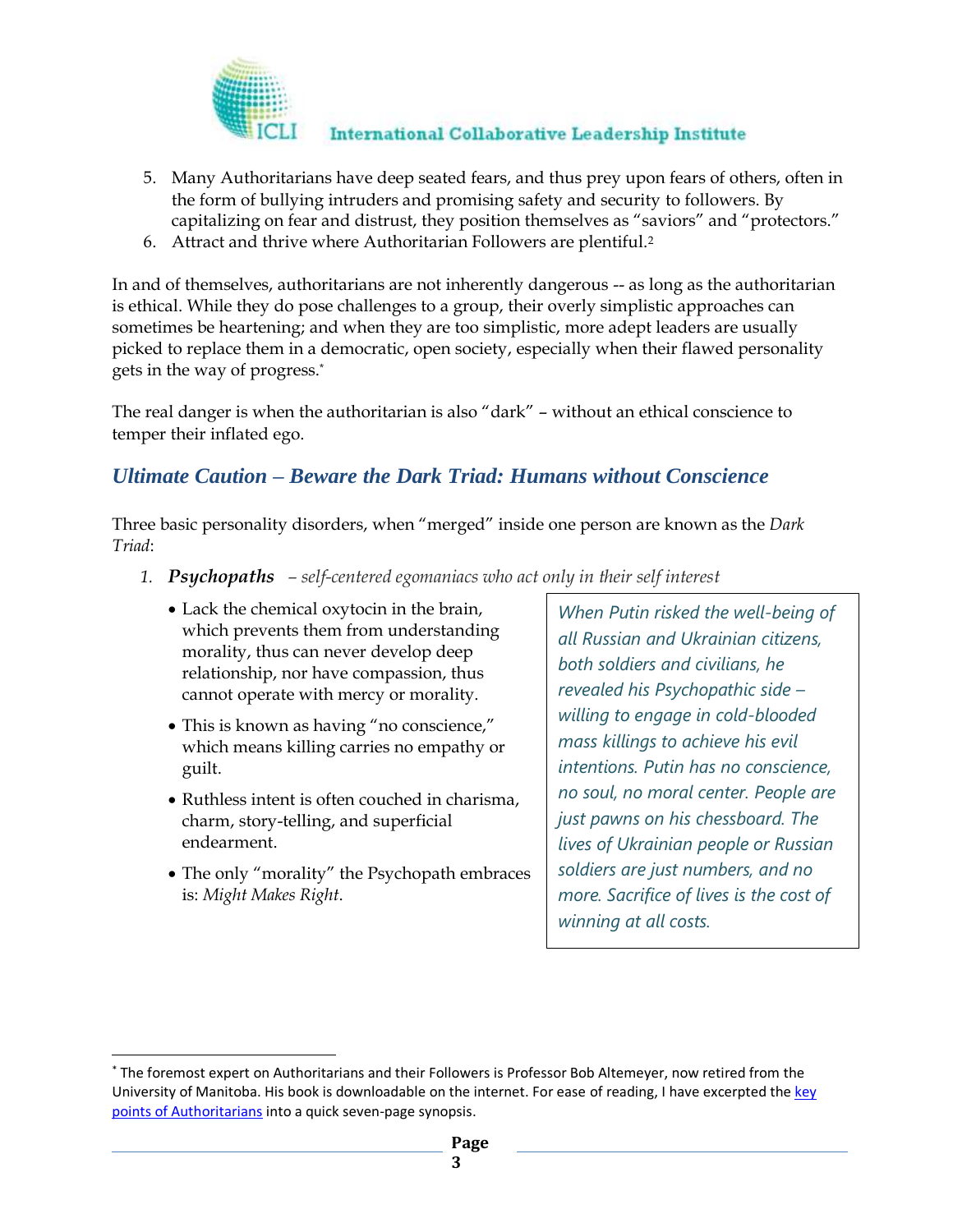

- 2. *Machiavellians master manipulators interested only in their aggrandizement*.
	- These are chronic connivers always angling to gain advantage over others, often by undermining their opposition, setting them up for false accusations, and acting in an underhanded, criminal manner.
	- Their inherent cynicism sends the signal that they are more perceptive of evil intent, which is something they know a lot about, thus imputing negative intent on even good people.

*We have known for years that Putin was a Master Machiavellian – cold, calculating, willing to exert power for any reason that would give him an advantage. He is a master of deceit, using cunning and guile to conceal his real motives. You could never trust his words, using language such as "peace-keeping" to disguise his evil motives.*

- The Machiavellian personality, when not linked to the other two characteristics, may know the difference between right and wrong, but for a wide variety of personal reasons choose self-interest, manipulation, deceit, and out-maneuvering others, by which they gain great advantage, usually power, money, and often sex.
- *3. Narcissists<sup>3</sup> -- self-centered egomaniacs & megalomaniacs who act only in their self interest*
	- Those who have this personality disorder, without the other two, may know the difference between right and wrong, but choose to place self-interest and personal aggrandizement ahead of all other factors.
	- They can only demonstrate loyalty to those who admire them.
	- Anyone who disputes the Narcissist's glory is despised.

Collectively these character disorders are known as the "Dark Triad."

*Putin's recent declaration of a rationale for overtaking Ukraine revealed two more dimensions of bestial darkness. When he said he wanted to take back all the land of the former Soviet Empire, he showed his formerly hidden Narcissistic side, megalomaniacal, ego-centric, selfaggrandizing legacy for himself.*

When a leader has all three of these qualities, they are super-dangerous Predators – Evil incarnate. You are looking at the DEVIL before your eyes. He believes he's smarter than anyone, no one can be trusted (therefore he must lie and deceive) and his plan is bound to succeed. If it fails, he will opt to use more brute force, and the tide will turn in his favor.

Each quality makes them a master at scheming their world, and making their world a living hell for those not embraced in the inner circle.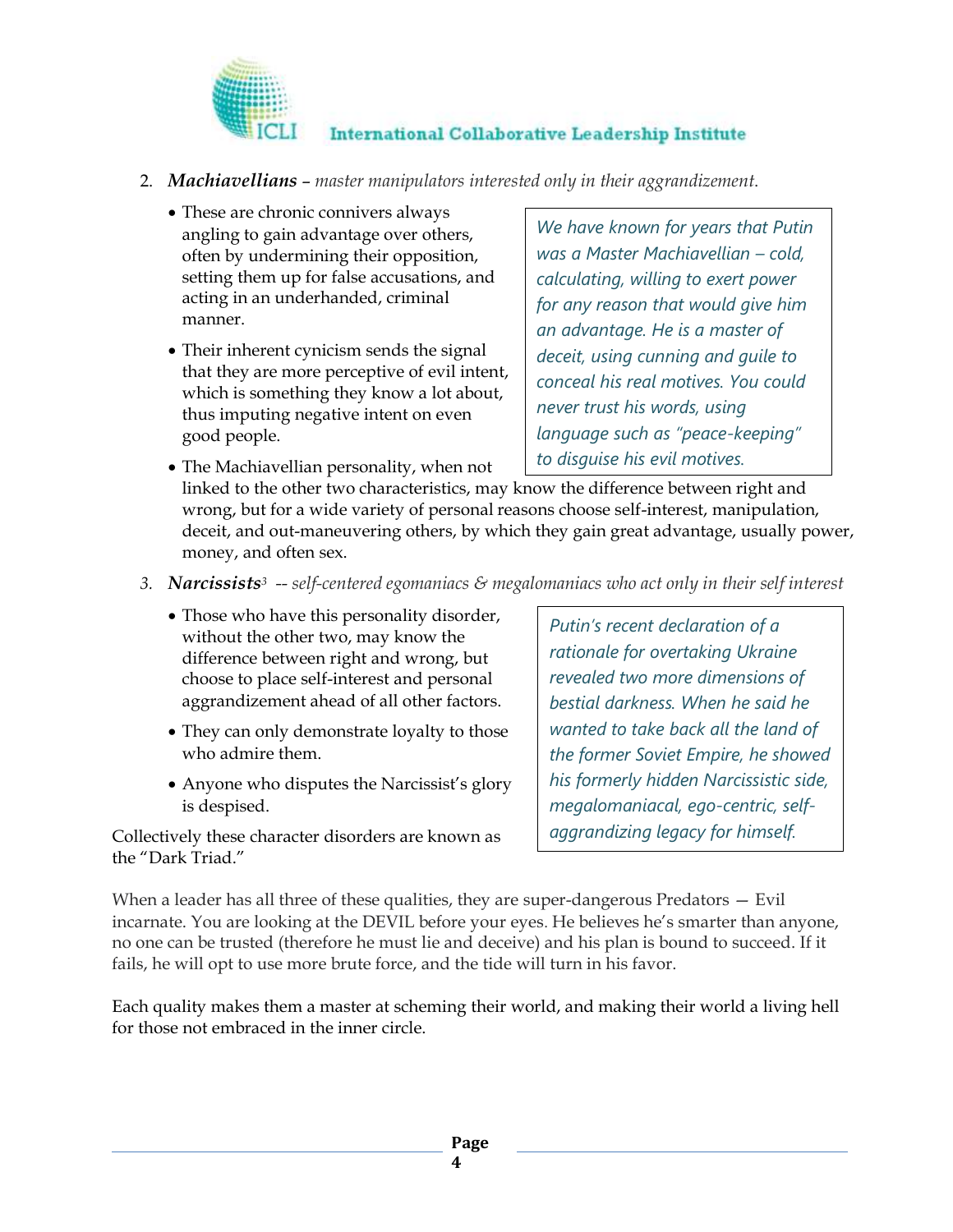

- The *Narcissist* manipulates more softly, positioning themselves as the focal/pivot point for all great success and consequently glorification.
- The *Psychopath* is often harder, blunter, and more direct, spreading fear, uncertainty, doubt and distrust in their wake.
- The *Machiavellian* is wily, cunning, plotting, scheming, and deceptive; flexing between soft, hard, undercover, and elusive behaviors.

The interplay of each of these three personality disorders is thoroughly vexing to the "normal" human, primarily because "normal" people cannot fathom the framework of dark triad's manipulative mind. The average person, acting alone, is simply too prosaic to outwit the dark triad, especially reptilian barbarians endowed with superior intellects.

Because of their nature, the Dark Triad gravitates to positions of power and authority, which feed their beliefs, needs, and drives. This is why they gravitate to organizations that have clear hierarchical status that affords them a platform for their exercise of their perverse talents.

When any of the Dark Triad also exhibit Authoritarian

Personality<sup>4</sup> the magnitude of the impact/danger is multiplied dramatically.

# *The Difference Between Sociopath and Psychopath*

It is easy to get confused between the terms: *sociopath* and *psychopath*. The distinction is somewhat subtle, and are measured more in the degree of disorder, not the type of disorder.

By definition, psychopaths have little or no conscience, sociopaths do have a limited, although weak, ability to feel empathy and remorse.

Psychopaths are often sly enough to look and talk normally, especially when they also have Machiavellian tendencies which enables them to it helps their deeper intent.

On the other hand, someone who is purely a sociopath has a greater tendency react violently and lose their temper when pressed or stressed or confronted by opposition or by the consequences of their actions.

#### *Putin wants three things:*

- *Power*
- *Control*
- *Glory*

*Anything Putin says to the contrary is a deceit to cover his three motives. Because he lacks a soul/conscience, he has no understanding of the courage and spirit of the Ukrainians he believes his own lies and thinks more propaganda will change people's minds.* 

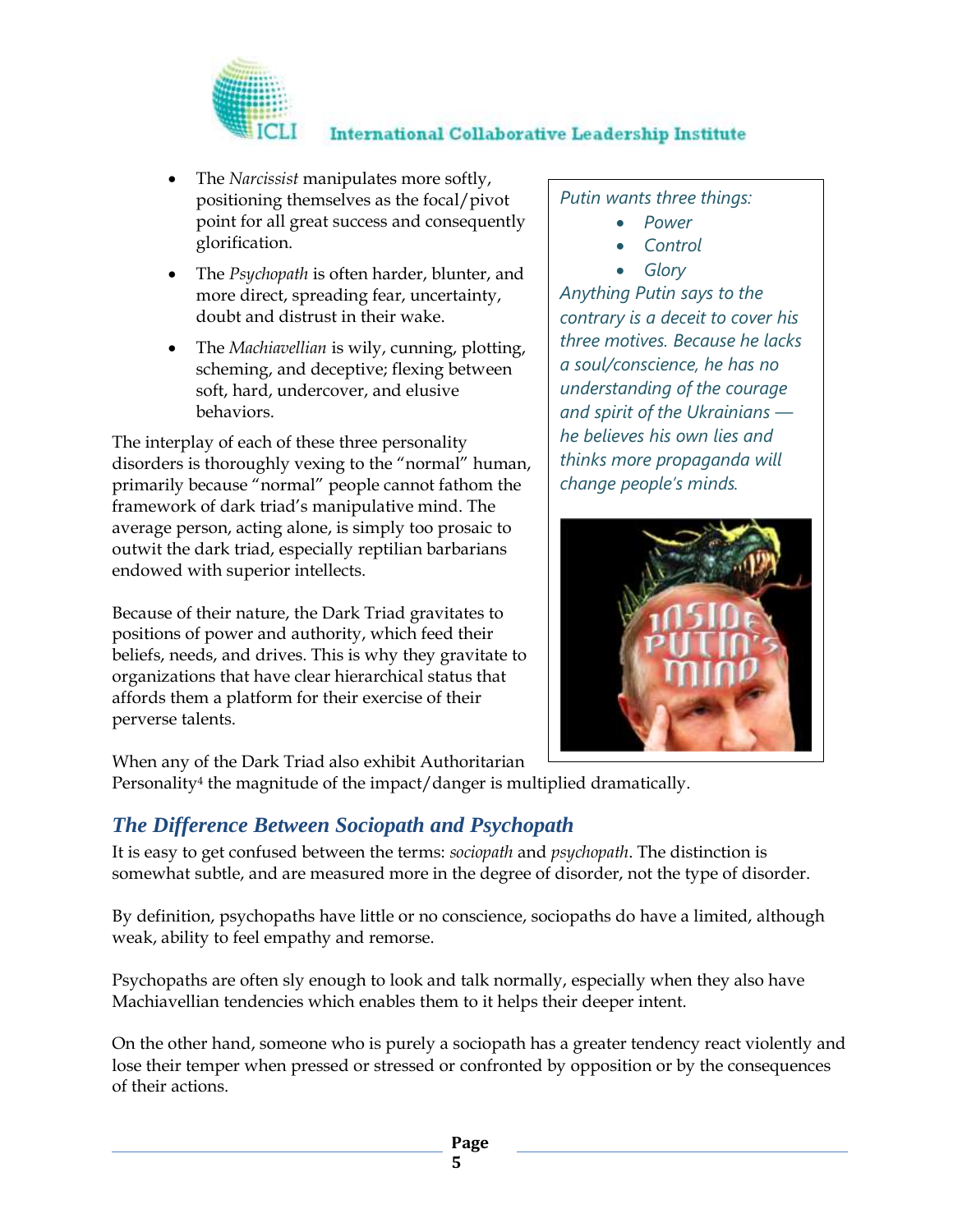

#### **Sociopath**

- Make it clear they do not care how others feels
- Behave in hot-headed and impulsive ways
- Prone to fits of anger and rage
- Recognize what they are doing but rationalize their behavior
- Cannot maintain a regular work and family life
- Can form emotional attachments, but it is difficult

#### **Psychopath**

- Pretend to care
- Display cold-hearted behavior
- Fail to recognize other people's distress
- Have relationships that are shallow and fake
- Maintain a normal life as a cover for criminal activity
- Fail to form genuine emotional attachments
- May love people in their own often sexual wa

The distinction between Sociopaths and Psychopaths is more a matter of shades of gray, there are not strict boundaries between the two personality disorders.

#### Spotting the Socio/Psychopath

- A strong tendency to disregard commitments, promises, and agreements, including financial ones
- Difficulty in making plans, preferring to believe you're able to nimbly navigate problems as they appear
- It is not uncommon for someone to be in repeated fights or assaults.
- Lying as a means to gain social entry or advantage, such as proclaiming yourself a decorated war hero when you have never served
- Making decisions on the spur of the moment with little regard to consequence if an immediate goal is to be achieved
- Persistent anger or irritability, even over small things, as well as mean, spiteful behavior
- Reacting with callousness, aggression, remorselessness, or even sadism when confronted by the fallout of your actions
- Risk taking, becoming easily bored, and an ability to ignore personal boundaries and justify even the most outrageous of actions
- The emotional manipulation of others—for example, pretending to be interested in someone simply to achieve a goal

Socio/Psychopaths cannot trust people, because they cannot build relationships. This means they must demand loyalty and will often feel betrayed, then lash out when others, acting with conscience, do something the socio/psychopath cannot understand.

Their own mindsets and interpersonal interactions make it nigh on to impossible to build the bonds that cure their troubled past or ameliorate their sense of deep isolation. For this reason, both will stretch the limits of manipulation of others, acting in a wide variety of ways, from charming, disarming, frightening, or threatening to achieve their ends. If one method fails, they will escalate to the next highest exercise of power.

# *Dangerous Dark Triad Authoritarians*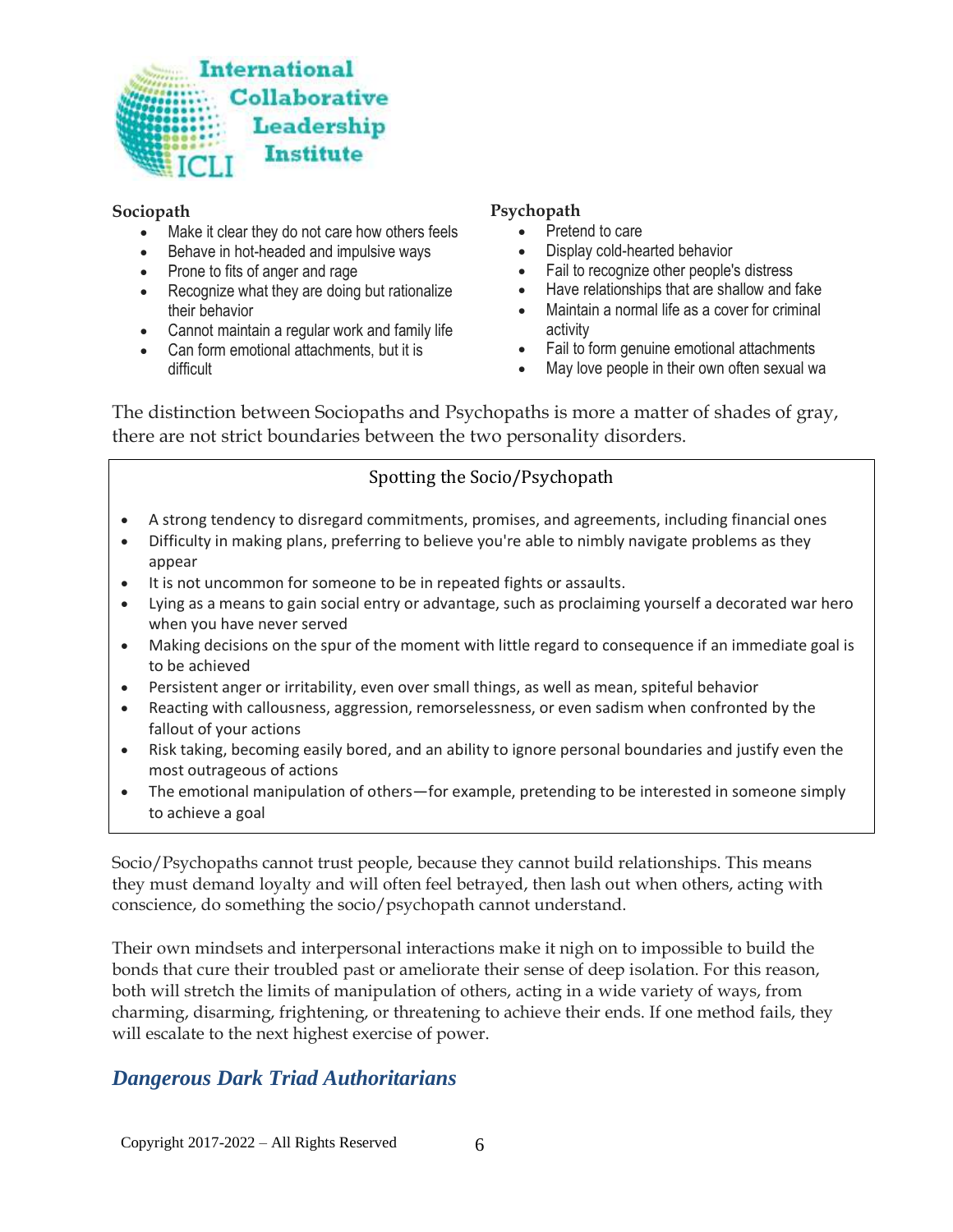

The biggest problems in world history have been when Dark Triad Authoritarians have joined forces to wreak havoc upon the world, ramrodding the world into hideous wars. We know the names: Hitler, Himmler, Goebbels, Goering in Germany (11 million just in death camps), or Milosevic, Mladic, Karadzic in Serbia, or Lenin, Stalin in Russia (50 million deaths), Mao Tse Dong (75-100 million deaths from both Great Leap & Cultural Revolution), Pot Pot (3 million deaths), Edi Amin (1/2 million), were among the most notorious. Kaiser Wilhelm II was an unstable Authoritarian, though perhaps not afflicted with deep darkness. Leopold II of Belgium's tyranny in the Congo resulted in 10 million deaths, but is largely unknown.

*During the 20th century, probably over 150-200 million deaths can be attributed to crazed Authoritarians, most of whom were from the Dark Triad.*

While we are convinced that the vast majority of people are trustworthy, there is a small percentage that is of questionable integrity, and an even smaller percentage of people (perhaps 1-2 percent of the population<sup>5</sup>) that actually genetically deficient, lacking the "bonding gene"  $$ no compassion, shame, empathy, or remorse. (studies seem to indicate 2% of males and 1% of females are psychopathic.)

Of this small segment, many of the most intelligent have very strong ambitions, worming their way into positions of prestige, power, wealth, esteem, and control; and are oft disposed to attack anyone that gets in their way. People are just tools for them to accumulate more power and wealth.

Their lack of moral conscience is masked with potent pseudo-philosophies such as "the purpose of business is to make money (or "create shareholder value," or "if someone screws up, take 'em behind the barn and shoot 'em," or "winning is not the important thing, it's the only thing, "or "any executive who doesn't maximize profits should be fired" and on and on.†

# *Rising to the Heights of Corporate Power*

In a 2010 study of over 200 U.S. corporate leaders, *Babiak, Hare*, and *Newmann* found that 4-6% of the executive suite was occupied by psychopaths -- five times the rate expected in the normal population. (see [Figure 1: Profile of Corporate Executive Personalities\)](#page-8-0) This strongly suggests our corporations are becoming a magnet for psychopathic behavior.

Moreover, the profiles of fully 10% of those surveyed resemble those of typical males in prison! These are the corporate raiders who, like Al "Chainsaw" Dunlap, manage companies like Attila the Hun. (See sidebar story 6) With their intelligence, sometimes they can even mimic the bonding with superficial charm but with no real consideration for honesty, integrity, or human compassion.

<sup>†</sup> Friedrich Nietzsche and Ayn Rand are two modern era "philosophers" that trigger Dark Triad behavior in others. A close reading of their writings shows a dearth of love, compassion, and empathy toward fellow humans – all masked by their deep intelligence and brilliant eloquence.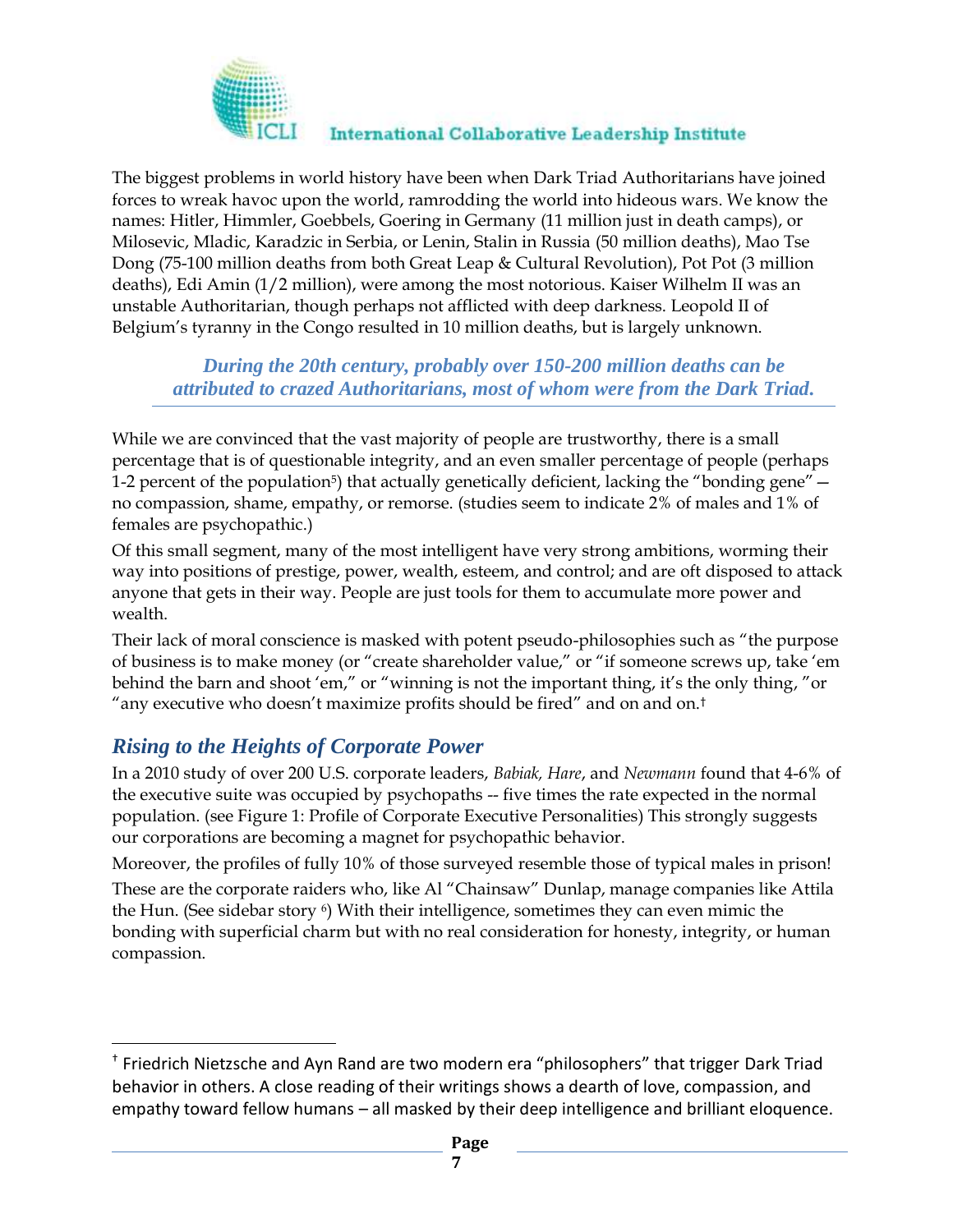

If Al Dunlap of "CHAINSAW" were a fictional character, he would be dismissed as a figment of bad writing, a one-dimensional caricature: He capitalizes on his notoriety for mass layoffs by writing a book called *Mean Business*. He seems to revel in firing people. He is fond of telling visitors, "I just love predators. They must go out and hunt and kill to survive." An egomaniac, he screams at and purposefully humiliates his employees, including top management. He has a personal life to match: He cut himself off from his family, abused his first wife, and was stunningly stingy in child support payments to a son from his first marriage…..

When Sunbeam tapped Dunlap to run the company, Wall Street responded with hosannas. Share price rose a record 60 percent the day after the announcement of his hiring and continued to skyrocket during the first months of his tenure.

Dunlap quickly began ….his slash-and-burn [strategy]…. He soon announced plans to sell or close 18 of Sunbeam's 26 factories. Wall Street celebrated, and the company's share value continued to climb.

Profitable facilities were shut down and the costs incurred from production shifts could not be recouped in the foreseeable future. But Dunlap was determined to impress Wall Street with record jobs cuts, and he refused to listen to cautionary warnings.

Sunbeam sellers had inflated sales by offering deep discounts. Product quality slipped.

As profitability plummeted and the company fell into the red, the board of directors turned on Dunlap and fired him. Soon it became clear that earlier evidence of increasing profitability had been the result of accounting tricks that auditors retrospectively disallowed.

What is most disturbing about the tale, perhaps, is how many accomplices Dunlap had as he wreaked havoc on a venerable company and the lives of thousands of employees. Executive after executive echoes the one who told Byrne, "I was a greedy son of a bitch along with everyone else" and willing to do whatever Dunlap demanded in exchange for the promise of a big payoff in stock options. The auditors were bullied into going along with questionable accounting measures. And Wall Street analysts, the board of directors and the principal shareholders allowed themselves to be deluded by Dunlap's sham turnaround of the company. – from *Chainsaw – the Notorious Career of Al Dunlap, in the ear of Preofit at Any Price* by John A. Byrne, Harper, 1999

Frequently found in high positions, and often referred to as "sharks," or "snakes,<sup>7"</sup> their drives to *Acquire & Defend* are pushed to the limit, manifesting as domination and combative attack. Thus their modus operandi sees anyone opposed to them as the "enemy," requiring constant operations below the belt in secrecy. Their core belief in scarcity and competition obliterates thoughts of anything but a win, always narrowly focusing on the best way to move in for the "kill." Wall Street tends to extol them as heroes, but they are not to be trusted. *Beware.*

In a newly released study from the University of San Diego,‡ at least 12% of Supply Chain Managers exhibit strong psychopathic tendencies (which are probably largely attributable to learned behavior).

<sup>‡</sup>Research conducted by Professor Simon Croom, Supply Chain Management, 2021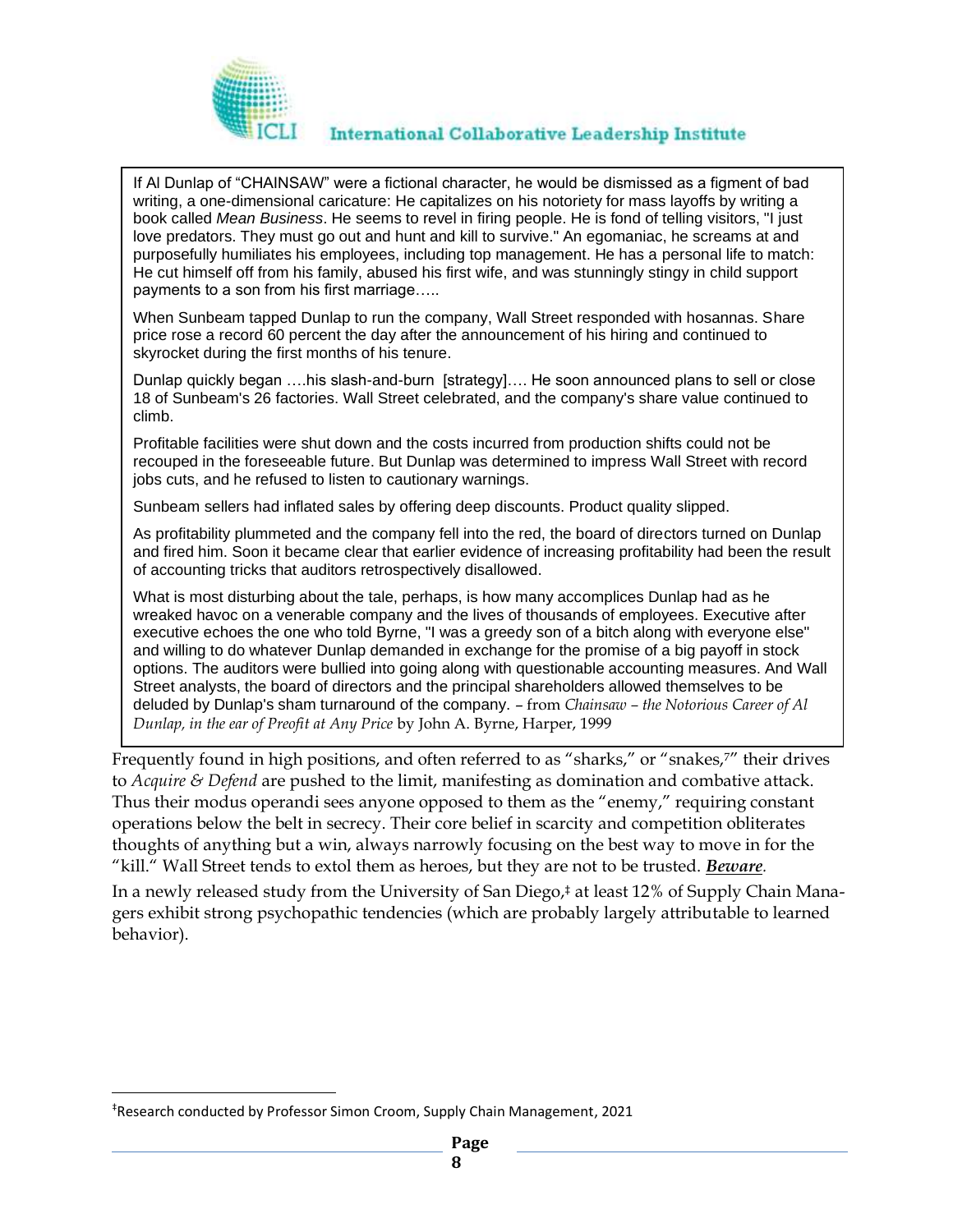



# <span id="page-8-0"></span>*Predators Rising*

Those born before or at the end of the Second World War, recall the horrors of Hitler and Stalin. With the release of the stranglehold of Eastern Europe by the Soviet Union, many believed the world was ridding itself of all the vestiges of horrible dictators forever. Finally the world's democracies and the enlightened nations, united, or at least intertwined, in common economic markets would have no interest in Authoritarian regimes.

Experiencing the resurrection of Authoritarianism is like Dracula arising in a 1930s horror movie. It certainly bears examination and some deep understanding.

While there is no single, simplistic reason, it is important for the sake of the future of the planet bring some insight to bear on this emerging threat.

The lessons of history are good place to understand the Authoritarian, whether it be Hitler, Castro, Mao, or any other.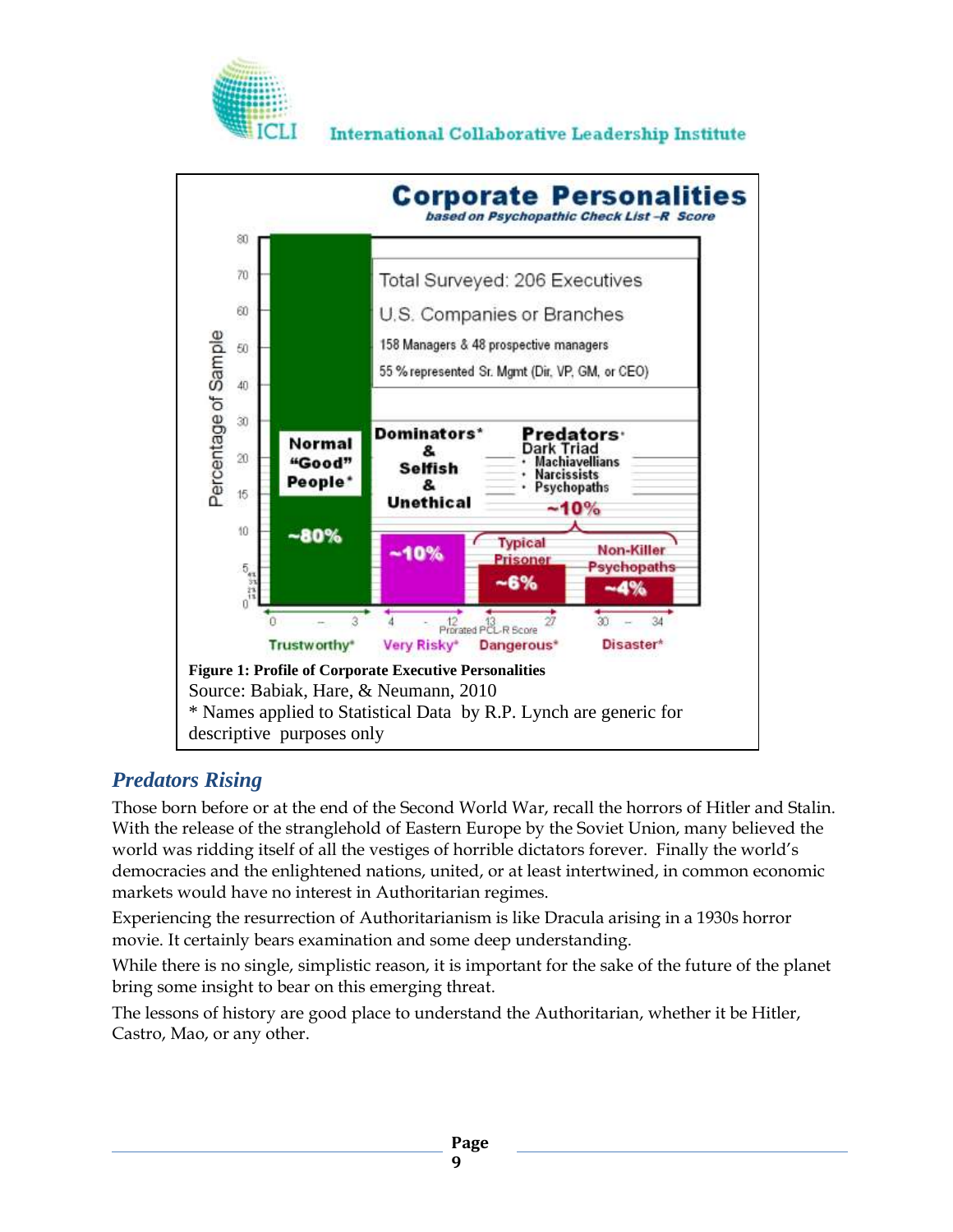

Conditions of turmoil or rapid change are the seed-bed of dictators. When the normal order and progression of life becomes misaligned, unpredictable, or filled with inequities, an Authoritarian who can fill the void is always

revered.

When [trust in the institutions](http://www.iclinstitute.org/wp-content/uploads/2017/04/Alert1-Trust-in-America.pdf) that hold civilizations together begins to falter, people have a terrible uneasiness that short-circuits the collective pattern recognition processes of the brain. A leader who offers simple solutions and trusted platitudes can gain great credence.

As insecurities build, the Dark Authoritarian leaders will prey upon people's fears, allocating responsibility for their fears to some alien scapegoat (foreigners, outliers, terrorists, thieves, etc.), and often starting a war to consolidate power and loyalty.<sup>8</sup>

The Dark Authoritarian leader, whose nature gravitates to simplistic solutions, attracts those who are not intellectually curious, seeking simplistic solutions, particularly in chaotic times when someone to blame becomes the easy answer to all the problems.

As most leaders are not adept at managing change in their realm, it becomes all-too-easy to use the tried and true methods of allocating blame, starting wars, polarizing people, and identifying enemies of the people.

For a democracy to sustain itself, its electorate must be highly educated in its civic responsibilities, processes, and deeply understanding of what constitutes good leadership in government. <sup>9</sup>

Today, public education focuses primarily on science, technology, engineering, and math (STEM), and has shied away from character building, morals/ethics, civics, history, and

#### *Addressing Complexity & Change*

There are two basic ways for a leader to deal with highly complex organizational interactions:

- *Simplicity* or
- *Synergy*

The strategy of *Simplicity* is to make everything basic, either/or, in/out, good/bad, dangerous/safe, create clear hierarchies, and put strong rules and laws in place that leave little to the imagination, interpretation, or judgment. This is the path generally chosen by the Authoritarian.

The *Synergy* strategy emphasizes trust, collaboration, teamwork, decentralized decision-making, innovation, and personal development, all of which are essential to enabling all the moving parts to coordinate and synchronize. Synergy conquers complexity by enabling interfaces and interactions to be creative, win-win solutions. This strategy requires highly collaborative leadership skills, compassion, creativity, and championing skills. The *synergy* pathway is seldom understood at first by most people, and requires skilled leadership and followership.

In the short run, *simplicity* is generally more successful, but in the long-run *synergy* is clearly superior. The adept leader knows how to invoke both, using a spectrum of approaches appropriate to the situation.

community engagement, leaving our citizenry vulnerable to Machiavellian manipulators. The real danger is that Authoritarians will also frequently be members of the Dark Triad – "predators" which present a danger not only to the people they govern, but to the world as a whole, with whom they are likely to pick a fight.

> **Page 10**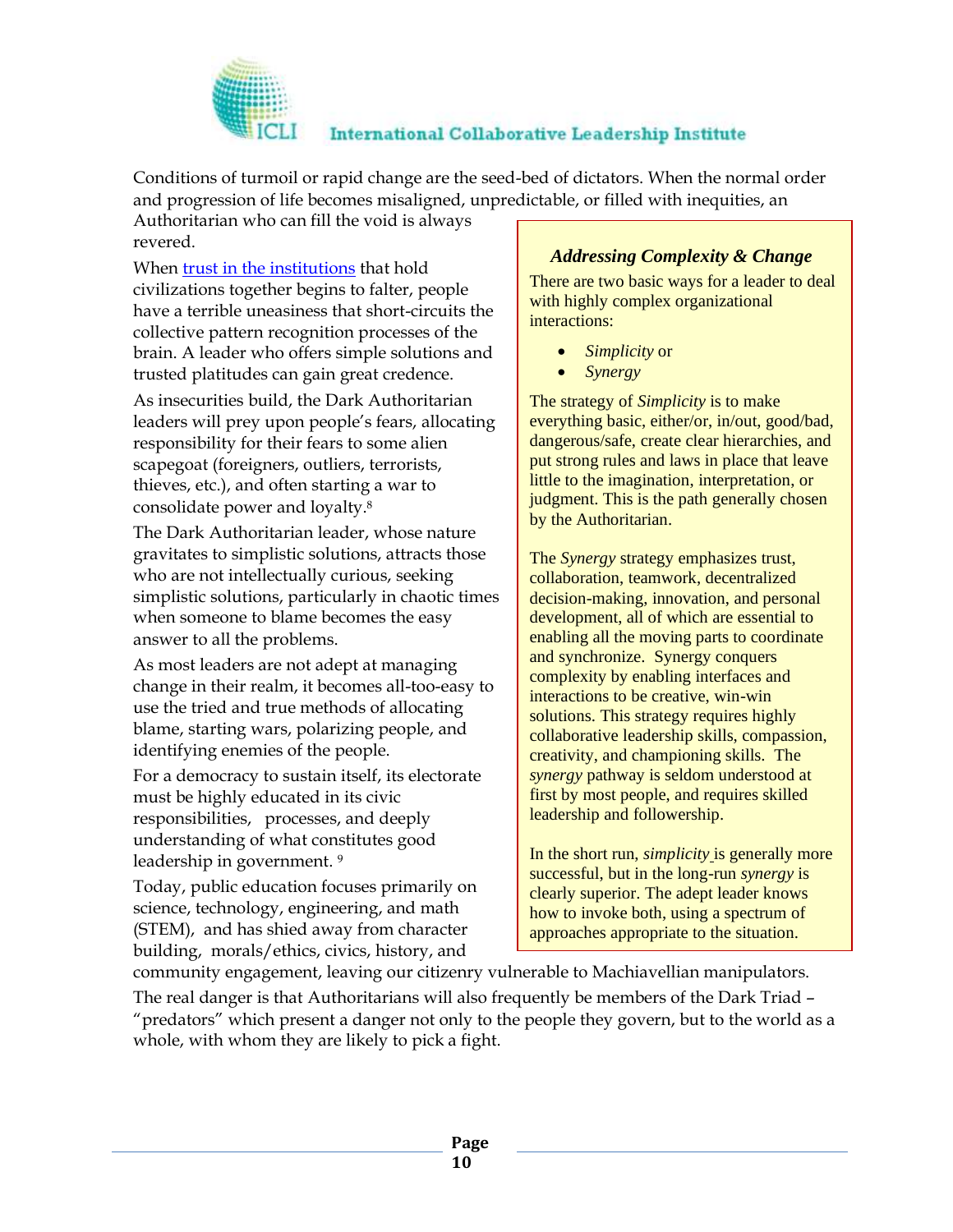

# *Recognizing the Danger*

These humans are neither a figment of our collective imaginations nor a fiction created by scifi writers; they are real and dangerous. Their view of the world is more than just a *belief system*, it is a *modus operandi* that is often hard-wired into their brain.<sup>10</sup> While we will never rid the world of Dark Triad Authoritarians (DTAs), there are two strategies to use to limit their impact.

The first strategy is *preemptive*: identification of the personalities and preventing them from entering the halls of power. This is particularly applicable in government and corporate worlds. The best way to limit their power is to keep them from out of the game in the first place.

In government, political parties must better screen their candidates. The dark personalities should be revealed in high school civics courses so voters can limit the mobility of the DTAs.

#### *Sowing FUDD*

The strategy to confuse, confound, and disrupt normal thinking in humans is known as "sowing FUDD."

- Fear
- **Uncertainty**
- Distrust
- **Divisiveness**

The most observable use of the FUDD strategy in America is in negative political advertising – making the other candidate look incompetent, unethical, or dirty in the eyes of the electorate.

<span id="page-10-0"></span>While this may work in the short run to win an election, in the long run it [damages the](http://www.iclinstitute.com/Alert1_Trust_in_America.pdf)  [citizenry's trust in their institutions,](http://www.iclinstitute.com/Alert1_Trust_in_America.pdf) undermining faith in democracy. **Figure 2: Sowing FUDD**

In business, corporate boards must be educated on the DTAs. Human Resource departments should screen for this during testing and interviews. Because the Dark Triad have poor personal relationships, they can be identified without too much difficulty.11 Certainly during performance reviews dark qualities can quickly be seen if one looks. Often, based on experience, the evil qualities are masked under charm, wittiness, symbols of power, and passive aggressive behaviors, which can be very deceptive – seldom do evil corporate executives wear their darkness on their sleeves (Chainsaw Dunlap could be quite charming when he was in a public forum).

# *Dolphin Defense Strategy*

The second strategy is *reactive*: ridding your organization of a DTA. This is far more difficult to accomplish than the preemptive strategy, mainly because the DTA will have developed a power base that has been carefully crafted to be either loyal/adoring or fearful of retribution.

The top echelon DTA is extremely adept at crafting illusions, masterminding superficial truths, designing subliminal messages, building quasi-alliances, and engaging lawyers who will be their defenders in the event of difficulty (the DTA knows exactly where the law will protect them, and cares not about ethics in decision-making). <sup>12</sup>

[Note: for the purposes of the Dolphin Defense Strategy, we are addressing the two categories labeled *Dominators* (Authoritarians who are non-Dark Triad leaders) and *Predators* (Authoritarian Dark Triad leaders), identified in [Figure 1: Profile of Corporate Executive](#page-8-0)  [Personalities](#page-8-0) and lumped them together under the *Predatory* nomenclature. (See [Figure 3\)](#page-11-0)]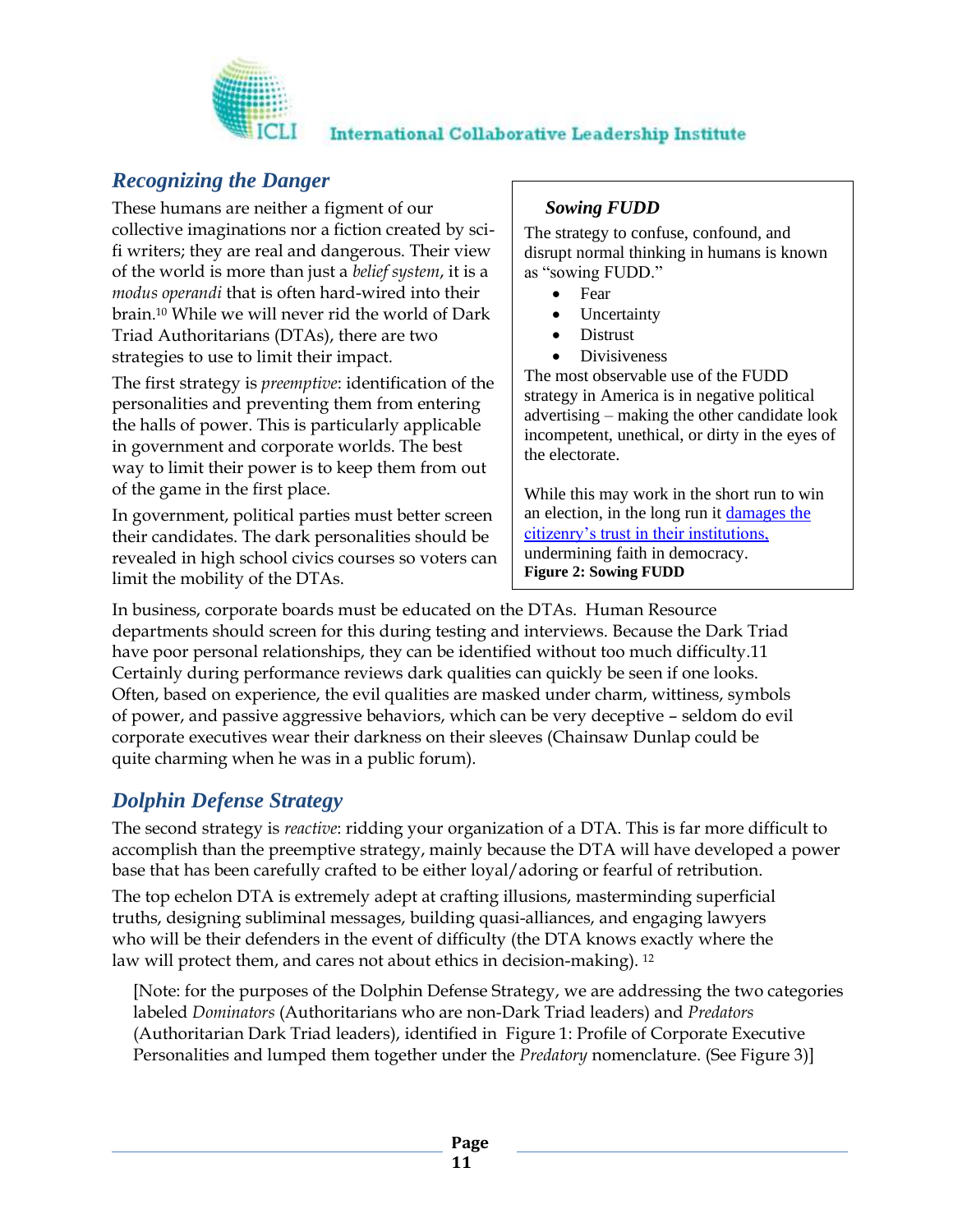

"Predators" are our term for individuals who function *as if* they lacked a drive to *Bond.*<sup>13</sup> These are character types of our culture (sometimes referred to as "sub-clinical," having some of the symptoms, or milder forms of Psychiatric Disorders<sup>14</sup>). Predators believe others don't count (except as pawns of the Predator) and make personal choices that solely benefit themselves to the exclusion of others.

The "Dark Triad" is at the bottom of the heap, populated by Machiavellians, Narcissists, and Psychopaths, the latter being a genetic disorder (fully lacking the gene that controls conscience and compassion -- the drive to *Bond)*. A team of psychopathologists at the University of British Columbia <sup>15</sup> has made extensive studies of the nature of the Dark Triad and how they infiltrate and operate within organizations. These may

#### PREDATORS -- DANGEROUS DEALINGS

Authoritarian Predators: Life Is A Battle, Take What You Can Get, it's a "survival of the fittest," "dog-eat-dog" world, including:

#### **Dominators**

- ➢ **Selfish & Deceiptive** (entitled to get whatever they can)
- ➢ **Immoral Cynics**
- (personal ends justifies any means) ➢ **Greedy Aggressors** (compete viciously – winner takes all)

#### **Dark Triad: Twisted & Malicious**

- ➢ **Machiavellians**
- (devious, cunning, cold, manipulative)
- ➢ **Narcissists Ego-Maniacs** (glory at all costs, me first, I do no wrong)
- ➢ **Psychopaths** (demonic, emotionless, remorseless)

<span id="page-11-0"></span>**Figure 3: Authoritarian Predators**

constitute up to ten percent of the senior executive suite, according to their studies [\(Figure 1\)](#page-8-0).

Once such a Predator has infiltrated our organizational world, how must we deal with them effectively, without having to engage Machiavellian strategies (fighting fire with fire)?

Surviving in a predator-infested ocean is not a sport for the faint at heart.

Clearly, a Predator-infested organization is dangerous for the normal human that yearns for an environment of trust, camaraderie, and co-creation.

What should one do if Predators are in your tank? While the last resort may be to exit the organization, there are other options.

#### *Dolphins Drive Away Sharks*

Here is a worthy lesson from the sea – how dolphins (porpoises) avoid being devoured by sharks:

With a small mouth and far fewer and more diminutive teeth, dolphins should be instant victims of sharks. Not so.

Dolphins are some of the most prized creatures of the deep…..they are very intelligent [and highly collaborative] ….their brains are somewhat larger on average than the typical human brain … and the dolphin's associational cortex, the part of the brain specialized for abstract and conceptual thinking is larger than ours … and has been … for at least 30 million years.

Dolphin behavior around sharks is legendary … using their intelligence and their wiles, they can be deadly to sharks. Bite them to death? Oh no.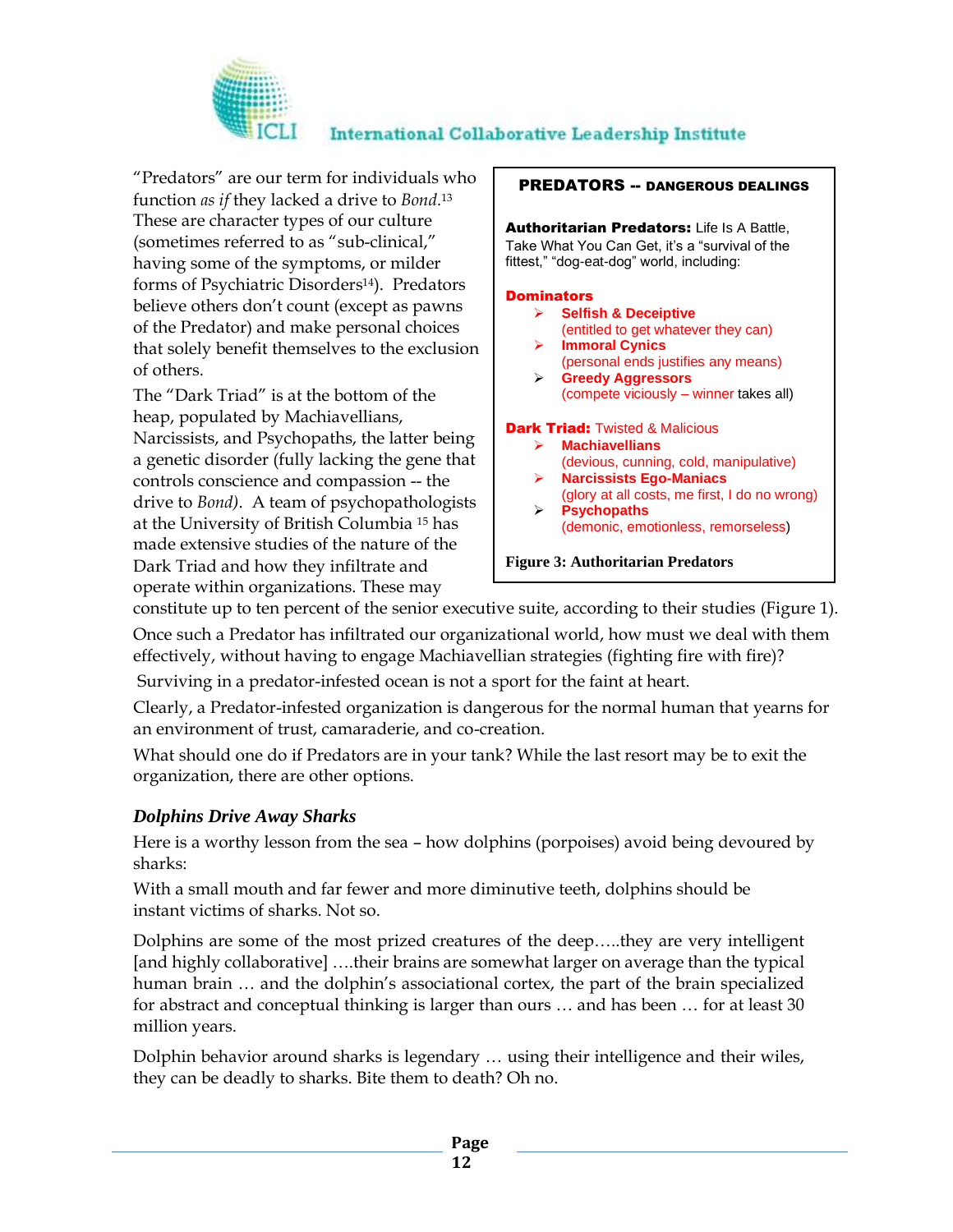

First, Dolphins never travel alone – always in pods – teams. Whenever a shark is in the area, the Dolphins send a danger signal. They circle together to present a united defense. Then the Dolphins circle and ram, circle and ram. Using their bulbous noses as amphibious bludgeons, together they methodically crush the shark's rib cage and belly until the murderous creature realizes attacking a dolphin is simply more trouble than it's worth.

But rather than its skill at shark combat … the dolphin symbolizes coping and choice-making in rapid change times because of the mammal's natural abilities to think constructively, [collaboratively,] and creatively.

#### *Tips to Neutralize Predators*

Here are some Dolphin tips on fighting the Shark:

- Collaborate & Innovate to Drive the Sharks out the Shark has no place in their brain to *understand alliances – it's your best weapon.*
- *Address threats and rapid change using cooperative strategies (teams, alliances, and networks. [Note: in the case of the most devious, collaborations may have to fly under the radar in the early stages.]*
- *Don't try to Annihilate the Shark – just drive them out, else they will retaliate with a vengeance*
- *Don't give up or give in easily, you've got to show your resolve/toughness. Sharks are tough and see others as weak.*
- *Use ideology, but don't be overly ideological; Sharks have no ideology, they are practical realists. Stick to high-order principles unless no one cares about those principles.*
- *There will be a lot of heat before generating light. Courage to bear on for the sake of the greater good is essential. Don't be willing to be a sacrificial lamb, for this will just start a long, slow progression of sacrifices.*
- *Don't accept illusory win-win trade-offs that produce good feelings in lieu of outstanding results; the Shark revels in illusions, false promises, and putting pretty words into the audience to mask evil thoughts and schemes.*
- *Be persistent and focused. People will not believe you until you have facts, evidence, and specifics. Act on the "Big Picture," but keep the details in focus.*
- *Be quick to respond if required, but play a chess game, thinking several moves ahead. The Shark is always going to respond to your moves, often unethically, such as accusing you first of what he is accused of, or setting you up for a situation that brings your ethics and trustworthiness into question – the hardball game.*
- *Tell the truth prudently, thus avoiding wasting time, energy, and resources on useless, unproductive drama [note: be prudent in how and when the truth is used].*
- *The Shark will use your philosophy, ideology, and principles against you, so be prepared to answer the most difficult challenges to your inner core.*

With humans, however -- unless trained in collaboration and teamwork (such as military or collaborative leadership training), the natural human response is highly individualistic – people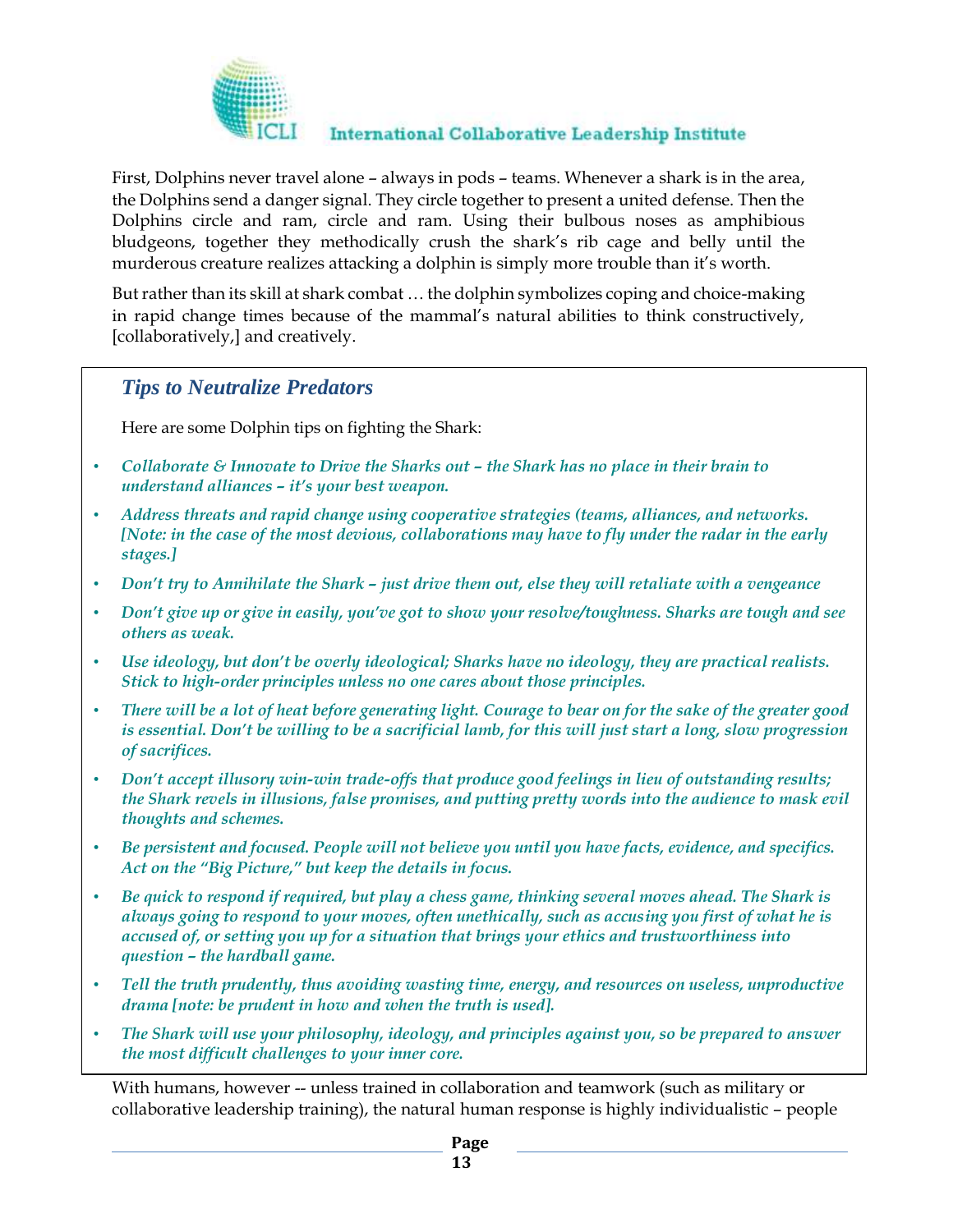

fend for themselves and simply don't team together when attacked by predators. Predators take advantage of this: first by attacking the weak, then undermining the strong, and ultimately dividing people against each other (see [Figure 2: Sowing FUDD\)](#page-10-0)

With a twist of the mental and emotional kaleidoscope, the *human variety of Dolphin* must learn the Dolphin's natural response – work together to prevent polarization, counter FUDD, fight defensively as a team, thwart the Predator's moves and use facts to expose the half-truths the Predator has been using to create the illusions.

For anyone who has one or more Predatory sharks in their organization, the order of the day is to respond. Typically our choices have been *fight*, *fright*, or *freeze*. Apocalyptic strategists would advocate a response of Biblical proportions. Machiavelli and game theorists would propose a fight of cunning and coercion with similar tactics.

We suggest a collaborative strategy that sheds light on the realities of the dark force of the snakes and sharks. This standard for behavior embraces the same high level epitomized by George Washington. After a brutal and draining war of revolution, he rejected any suggestion he'd become King of America. He quashed all such thinking, maintaining the people deserved better, rallying people in peace and war to unite for the greater good of all.

\*\*\*\*\*\*\*\*\*\*\*\*\*\*\*\*\*\*\*\*\*\*\*

*Conclusion*

The rise of the Authoritarians is not to be taken lightly. Their reemergence is a danger to every democracy on the planet. Authoritarians exploit the fault line of distrust in institutions, sowing fear, uncertainty, distrust, and divisiveness.

Unless our democracies shore up the leadership of our cherished institutions, Authoritarianism will continue to grow, and its prosperity will become civilization's poverty.

In the larger sense, Rome fell because its people could trust neither their government, nor their fellow man, nor their culture for its lack of vision and ideals. When Rome finally crashed, its leaders had no more will to fight the evil barbarians at their gate; instead they made a Faustian bargain, and ultimately sold whatever semblance of their souls to an evil even greater than they.

Fear drained their energy; fear is the greatest destroyer of trust. Ultimately the Roman culture *lacked a conscience*, which put Rome on a pathway to perdition.

We are now following the Romans. Kenneth Clark observed:

*Thinking about the almost incredible epoch of the Roman Empire tells one something about the nature of civilization.* 

*It shows that however complex and solid it seems, it is actually quite fragile. It can be destroyed. What are its enemies?*

*First of all fear – fear of war, fear of invasion, fear of plague and famine, [I might add fear of cruelty and injustice] that make it simply not worthwhile constructing things or planting trees or even planning next year's crops. A world of fear and darkness [was] ready to inflict horrible punishment for the smallest infringement of a taboo.16*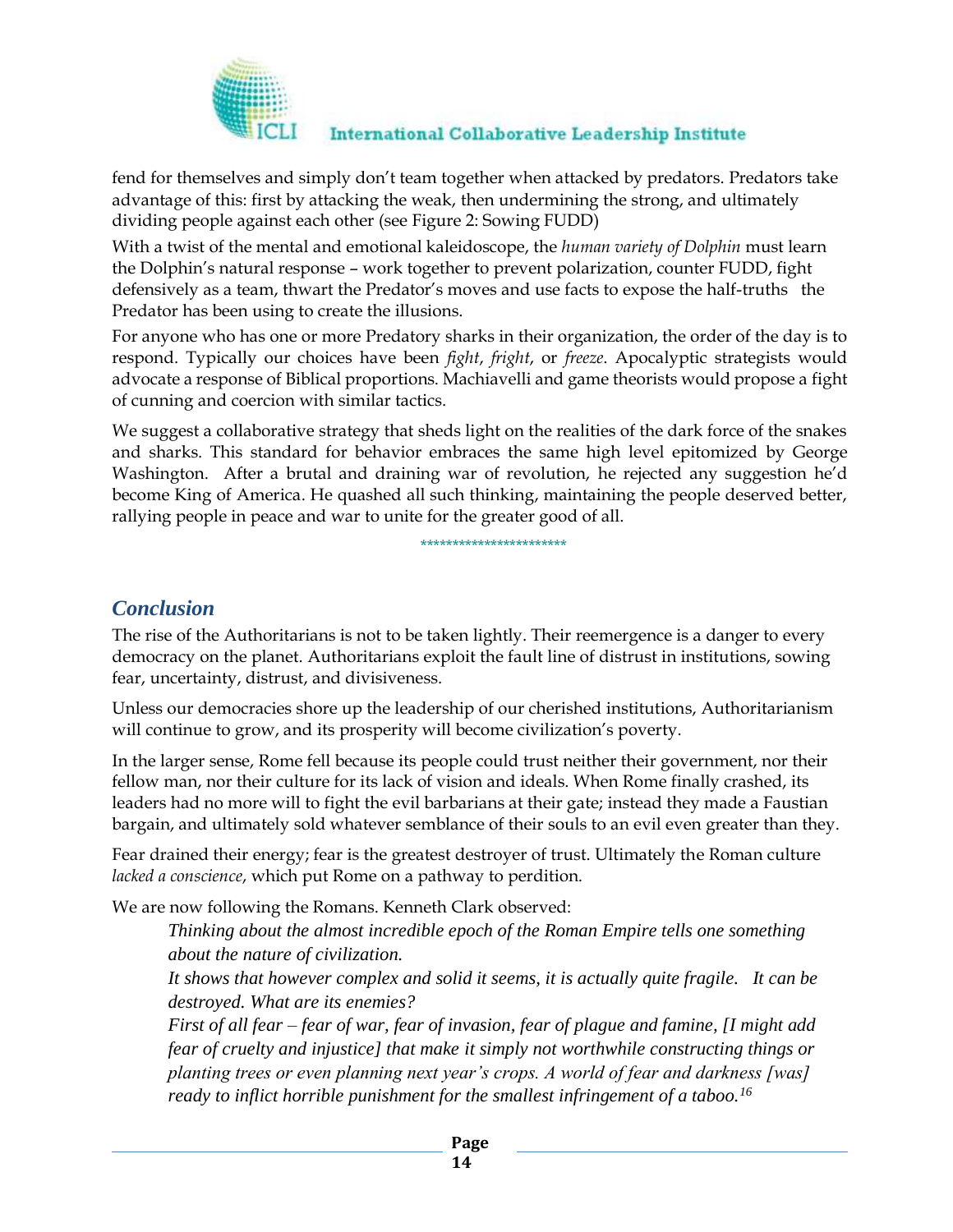

*It is the lack of confidence [distrust], more than anything else that kills civilization. Confidence [trust] in the society in which one lives, belief in its philosophy, belief in its laws, and confidence in one's own mental powers… a vigorous belief in law and discipline.* 

*Vigor, energy, vitality: All the great civilizations .. have had a weight of energy behind them.* 

*People sometimes think that civilization consists of fine sensibilities and good conversation and all that. These can be among the agreeable results of civilization, but they are not what make a civilization, and a society can have these amenities and yet be dead and rigid.*

*We can destroy ourselves with cynicism and disillusion, just as effectively as bombs.<sup>17</sup>*

However, all is not bleak. The cultural "arrow" must be aimed by enlightened, realistic, collaborative leaders; the point of the "arrow" must be sharpened, primarily by ethical, trustworthy, guidance. Building trust in our institutions; understanding that times of rapid change require both simplicity and synergy; and preemptive identification and proactive trust-worthy leadership are essential in these challenging times.

It is absolutely essential that the citizenry of the civilized world become attuned to the methods and guile of Authoritarian Dark Triad and push them to the periphery as soon as they are identified, not after they have risen to power.

#### \*\*\*\*\*\*\*\*\*\*\*\*\*\*\*\*\*\*\*\*\*\*\*\*\*\*\*

What Darwin said in his 1872 book "the Descent of Man about Sociopathy, Courage, Honor & Sympathy:

*"A man who possesses no trace of sympathy and social instincts [is] an unnatural monster."*

*Self Interest: Selfish and contentious people will not cohere, and without coherence nothing can be effected.*

*"When tribes come into competition, the tribe with the greater number of courageous, sympathetic, and faithful members… will succeed better and conquer the other."*

*"Sympathy is of high importance to …aid & defend one another. [It is] one of the most important elements of the social instincts. "*

*Law of Honour [is] the law of the opinion of our equals. Man can generally and readily distinguish between the higher and lower moral rules. The higher are founded on social instincts, and relate to the welfare of others. The lower rules ... relate chiefly to self.*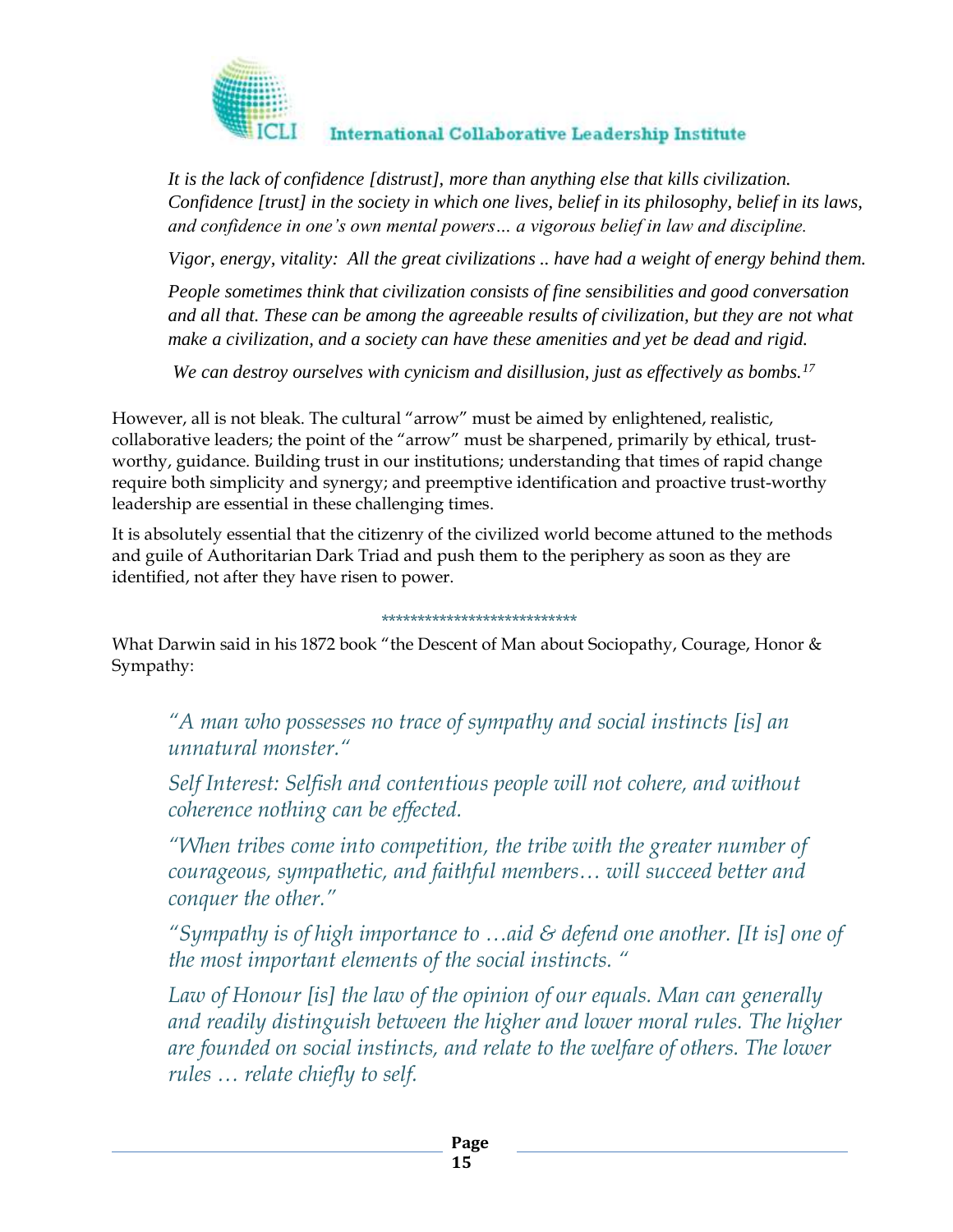

#### **References**

Altemeyer, Robert; *Authoritarians*; (2006) University of Manitoba, Canada

Babiak, P. & Hare, R.; (2006) *Snakes in Suits*, Collins, New York,

Christie, R. C., & Geis, F. L. (1970). *Studies in Machiavellianism*. New York: Academic press.

Corry, N., Merritt, R. D., Mrug, S., & Pamp, B. (2008). The factor structure of the Narcissistic Personality Inventory. *Journal of Personality Assessment, 90*, 593–600.

Furnham, A. (2010). *The Elephant in the Boardroom: The Causes of Leadership Derailment.* Basingstoke: Palgrave MacMillan.

Furnham, A., Richards, S.C. & Paulhus, D.L. (2013) The Dark Triad of Personality: A 10 Year Review. *Social and Personality Psychology Compass, 7/3*, 199–216,

Hare, R. D. (1985). Comparison of procedures for the assessment of psychopathy. *Journal of Consulting and Clinical Psychology*, 53, 7–16.

Hare, R. D. (1991). *The Hare Psychopathy Checklist-Revised*. Toronto: Multi-Health Systems.

Hogan, R. (2007). *Personality and the Fate of Organizations*. Mahwah, NJ: Erlbaum.

Jonason, P. K., Slomski, S., & Partyka, J. (2012). The Dark Triad at work: How toxic employees get their way. *Personality and Individual Differences, 52*, 449–453.

Jonason, P. K., & Webster, G. D. (2010). The Dirty Dozen: A concise measure of the Dark Triad. *Psychological Assessment, 22*, 420–432.

Jones, D. N., & Paulhus, D. L. (2009). Machiavellianism. In M. R. Leary & R. H. Hoyle (Eds.), *Handbook of Individual Differences in Social Behavior* (pp. 93–108). New York: Guilford.

Jones, D. N., & Paulhus, D. L. (2010). Different provocations trigger aggression in narcissists and psychopaths. *Social Psychological and Personality Science, 1*, 12–18.

Jones, D. N., & Paulhus, D. L. forthcoming. Introducing the Short Dark Triad (SD3): A brief measure of dark personalities. Manuscript under review.

Lynch, D. & Kordis, P.; Strategy of the Dolphin, Morrow, 1989

Paulhus, D. L., Neumann, C. S., & Hare, R. D. forthcoming. *Manual for the Self-Report Psychopathy (SRP) Scale*. Toronto: Multi-Health Systems.

Paulhus, D. L, & Williams, K. M. (2002). The Dark Triad of personality: Narcissism, Machiavellianism, and psychopathy*. Journal of Research in Personality, 36*, 556–563.

Petrides, K. V., Vernon, P. A., Schermer, J. A., & Veselka, L. (2011). Trait emotional intelligence and the Dark Triad of personality. *Twin Research and Human Genetics, 14*, 35–41.

Raskin, R. N., & Hall, C. S. (1979). Narcissistic Personality Inventory. *Psychological Reports, 45*, 590.

Rauthmann, J. F. (2012). The Dark Triad and interpersonal perception: Similarities and differences in the social consequences of narcissism, Machiavellianism, and psychopathy. *Social Psychological and Personality Science, 3*, 487–496.

Williams, K. M., Nathanson, C., & Paulhus, D. L. (2010). Identifying and profiling scholastic cheaters: Their personality, cognitive ability, and motivation. *Journal of Experimental Psychology: Applied, 16*, 293–307.

Zuroff, D. C., Fournier, M. A., Patall, E. A., & Leybman, M. J. (2010). Steps toward an evolutionary personality psychology: Individual differences in the social rank domain. *Canadian Psychology, 51,* 58–66.

<sup>&</sup>lt;sup>1</sup> From Wikipedia: A benevolent dictatorship is a form of [government](https://en.wikipedia.org/wiki/Government) in which an [authoritarian](https://en.wikipedia.org/wiki/Authoritarian) leader exercises absolute political power over the state but does so for the benefit of the population as a whole. A benevolent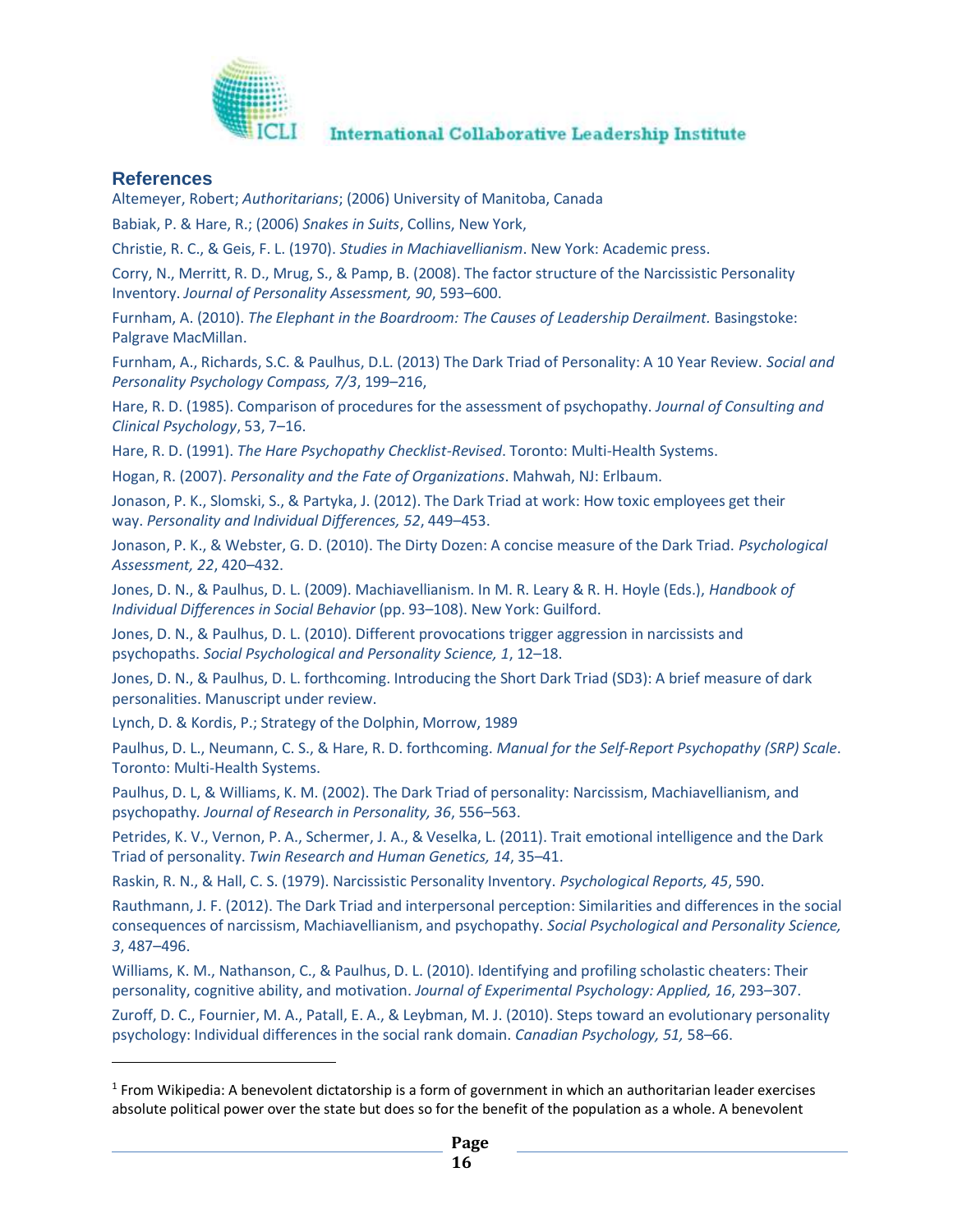

dictator may allow for some [economic liberalization](https://en.wikipedia.org/wiki/Economic_liberalization) or [democratic decision-making](https://en.wikipedia.org/wiki/Democratic_process) to exist, such as through public [referenda](https://en.wikipedia.org/wiki/Referendum) or elected representatives with limited power, and often makes preparations for a [transition to](https://en.wikipedia.org/wiki/Democratization)  [genuine democracy](https://en.wikipedia.org/wiki/Democratization) during or after their term. It might be seen as a republican form of [enlightened despotism.](https://en.wikipedia.org/wiki/Enlightened_despotism)

The label has been applied to leaders such as [Mustafa Kemal Atatürk](https://en.wikipedia.org/wiki/Mustafa_Kemal_Atat%C3%BCrk) [\(Turkey\)](https://en.wikipedia.org/wiki/Turkey), [Josip Broz Tito](https://en.wikipedia.org/wiki/Josip_Broz_Tito) [\(Yugoslavia\)](https://en.wikipedia.org/wiki/Yugoslavia), [Lee Kuan](https://en.wikipedia.org/wiki/Lee_Kuan_Yew)  [Yew](https://en.wikipedia.org/wiki/Lee_Kuan_Yew) [\(Singapore\)](https://en.wikipedia.org/wiki/Singapore), [Abdullah II of Jordan,](https://en.wikipedia.org/wiki/Abdullah_II_of_Jordan) [Paul Kagame](https://en.wikipedia.org/wiki/Paul_Kagame) [\(Rwanda\)](https://en.wikipedia.org/wiki/Rwanda), and [Qaboos bin Said al Said](https://en.wikipedia.org/wiki/Qaboos_bin_Said_al_Said) [\(Oman\)](https://en.wikipedia.org/wiki/Oman).

<sup>2</sup> See Altemeyer, Robert; the Authoritarians

<sup>3</sup> Narcissistic Personality Disorder: (DSM-5 Definition)

- Having an exaggerated sense of self-importance
- Expecting to be recognized as superior even without achievements that warrant it
- Exaggerating your achievements and talents
- Being preoccupied with fantasies about success, power, brilliance, beauty or the perfect mate
- Believing that you are superior and can only be understood by or associate with equally special people
- Requiring constant admiration
- Having a sense of entitlement
- Expecting special favors and unquestioning compliance with your expectations
- Taking advantage of others to get what you want
- Having an inability or unwillingness to recognize the needs and feelings of others
- Being envious of others and believing others envy you
- Behaving in an arrogant or haughty manner

<sup>4</sup> Authoritarian Personality: Personality characterized by demands for extreme obedience to, and dependence on, a powerful leader or father figure. These traits are accompanied by prejudicial, rigid, and tyrannical behavior against others, especially those who are inferior in rank, or vulnerable or weaker.

<sup>5</sup> According to Research by University of British Columbia scientists Babiak & Hare – see Hare & Babiak, *Snakes in Suits*, Harper Collins. Note: These 3-Drive humans are often referred to as psycho-paths or socio-paths, *after* they have broken the law. Those that skirt the edges of the law will work in the narrow area that is legal but unethical or insensitive. While their percentage in the population is extremely low, their impact on society is massively disproportionate to their numbers.

<sup>6</sup> CHAINSAW: The Notorious Career of Al Dunlap in the Era of Profit at Any Price By John Byrne New York: Harper Business, Review by Robert Weissman, Washington Monthly, Nov 1999

<sup>7</sup> Also referred to as "snakes" – See Hare & Babiak, *Snakes in Suits – When Psychopaths go to Work*, Harper Collins, 2007

8 See Altemeyer, Robert, *The Authoritarians*

<sup>9</sup> Thomas Jefferson, in designing the precepts of modern democracy, wrote extensively about imbedding the qualities of trust, character and virtue into a good education, regarding them as essential to the foundation of a great democracy:

*Laws will be wisely formed and honestly administered in proportion as those who form and administer them are wise and honest; whence it becomes expedient for promoting the public happiness that those persons whom nature has endowed with genius and virtue should be rendered by liberal education worthy to receive and able to guard the sacred deposit of the rights and liberties of their fellow citizens.*

-- Thomas Jefferson: Diffusion of Knowledge Bill, 1779. FE 2:221, Papers 2:527

*Among the benefits of education [is] the incalculable advantage of training able counselors to administer the affairs of our country in all its departments, legislative, executive and judiciary, and to bear their proper share in the councils of our national government: nothing more than education advancing the prosperity, the power, and the happiness of a nation.*

-- Thomas Jefferson: Report for University of Virginia, 1818

Jefferson's concept of liberal education was very different from what we think of today. Then, a substantial portion of education's purpose was to make better citizens by focusing on both character and wisdom. <sup>10</sup> Marauders, like Chainsaw Dunlap, lack the internal drive to care about others, (known as the *Bond* drive).

**Page**